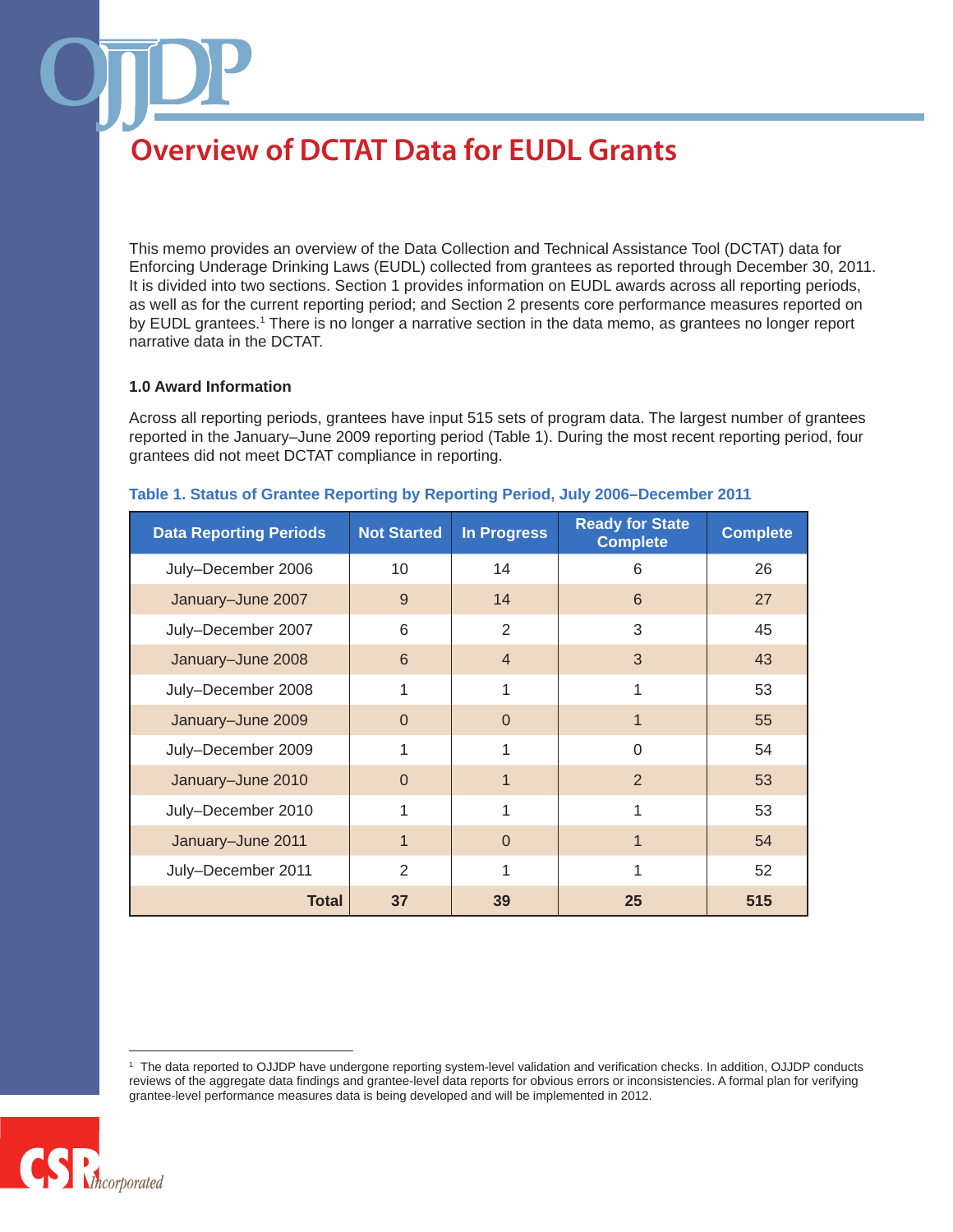The amounts of awards by Federal Fiscal Year (FFY) are shown in Figure 1. Funds from FFY 2010 were most widely used during the July–December 2011 reporting period.





The greatest number of grants and subgrants during the current reporting period were awarded to Massachusetts (n = 56), followed by New York (n = 56), and New Jersey (n = 45). Table 2 presents a state-bystate comparison.

#### **Table 2. Grants and Subgrants by State or Territory, July–December 2011**

| <b>State or</b><br><b>Territory</b> | <b>Count</b>   | <b>State or</b><br><b>Territory</b> | <b>Count</b>   | <b>State or</b><br><b>Territory</b> | <b>Count</b>    | <b>State or</b><br><b>Territory</b> | <b>Count</b> |
|-------------------------------------|----------------|-------------------------------------|----------------|-------------------------------------|-----------------|-------------------------------------|--------------|
| <b>AK</b>                           | 16             | IA                                  | 14             | <b>MS</b>                           | 21              | <b>PR</b>                           | 5            |
| AL                                  | 8              | ID                                  | 24             | <b>MT</b>                           | 12 <sub>2</sub> | R <sub>l</sub>                      | 3            |
| AmSa                                | 3              | IL                                  | 5              | <b>NC</b>                           | 3               | <b>SC</b>                           | 32           |
| <b>AR</b>                           | 34             | IN                                  | 5              | <b>ND</b>                           | 3               | <b>SD</b>                           |              |
| <b>AZ</b>                           | 26             | <b>KS</b>                           | 3              | <b>NE</b>                           | $\overline{4}$  | <b>TN</b>                           | 12           |
| CA                                  | 3              | <b>KY</b>                           | 18             | <b>NH</b>                           | 36              | <b>TX</b>                           | 20           |
| CO                                  | 13             | LA                                  | $\overline{2}$ | <b>NJ</b>                           | 45              | UT                                  | 28           |
| <b>CT</b>                           | $\overline{4}$ | MA                                  | 56             | <b>NM</b>                           | $\overline{4}$  | <b>VA</b>                           | 17           |
| <b>DC</b>                           | 15             | <b>MD</b>                           | 19             | <b>NV</b>                           | 14              | <b>VI</b>                           | 13           |
| DE                                  | $\overline{2}$ | ME                                  | 28             | <b>NY</b>                           | 56              | VT                                  | 14           |
| FL.                                 | 5              | MI                                  | $\overline{2}$ | <b>OH</b>                           | $\overline{4}$  | <b>WA</b>                           | 3            |
| GA                                  | $\overline{4}$ | <b>MN</b>                           | 6              | OK                                  | 3               | WI                                  | 3            |
| GU                                  | 3              | <b>MO</b>                           | 33             | <b>OR</b>                           | 10              | <b>WV</b>                           | 21           |
| HI                                  | 5              | <b>MP</b>                           | 22             | PA                                  | 11              | <b>WY</b>                           | 3            |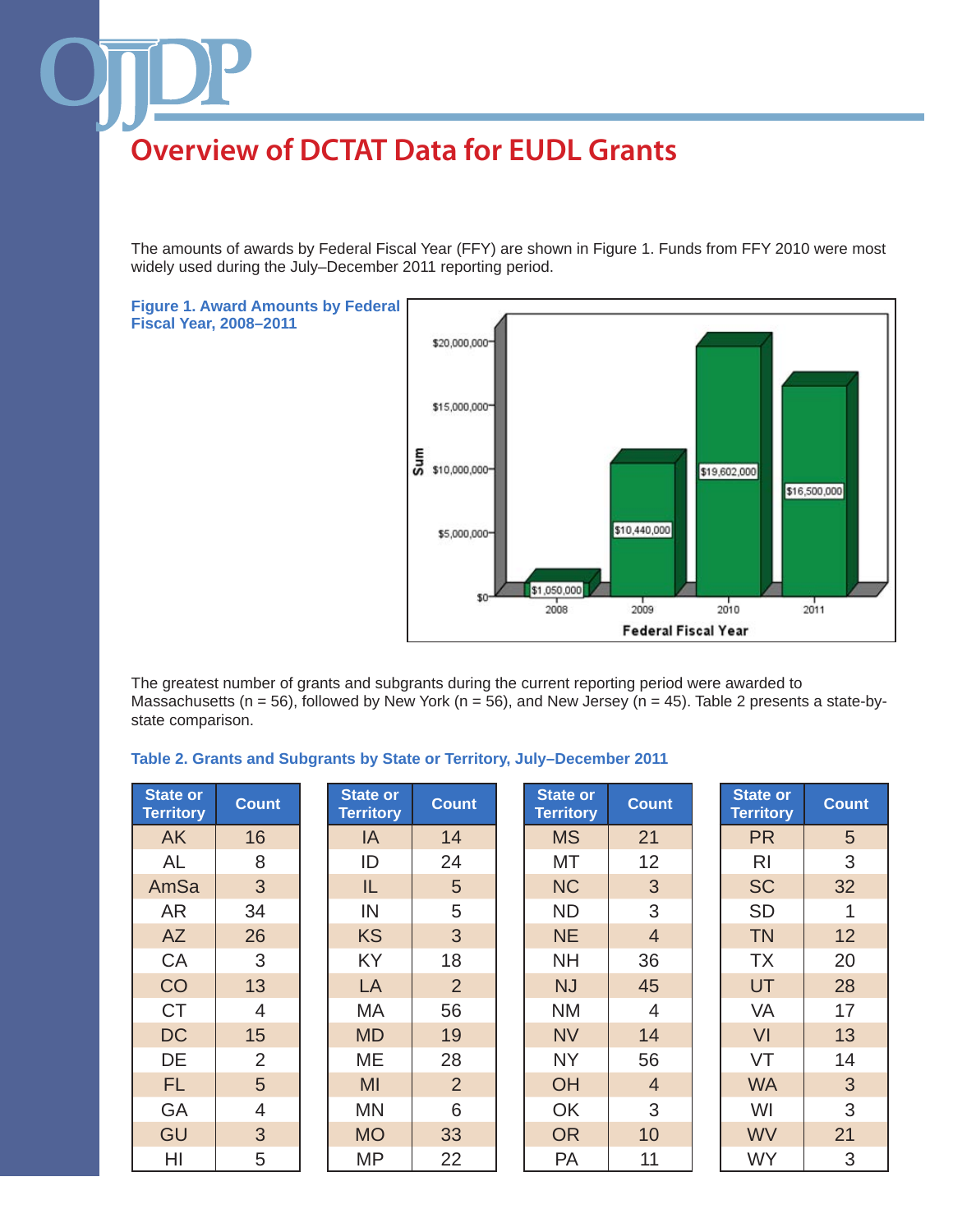Analysis of implementing organization type for the July–December 2011 reporting period revealed that the largest number of programs were implemented by police/other law enforcement agencies (48%). Nonprofit community-based organizations accounted for 20% of organization funding, and other government agencies implemented 14% of programs. Figure 2 presents a comparison of all implementing organization types.



The greatest numbers of awards funded are in Enforcement, although Enforcement awards have fluctuated across reporting periods (Figure 3). The number of awards for Coalitions and Media has remained fairly stable, with only a slight decrease during the current reporting period. Awards in Education, Training, and Other Activities were implemented into the EUDL module for the July–December 2010 reporting period. The number of awards funding this type of program category has consistently increased, making it the second most funded program category for EUDL awards.



**Figure 3. Awards by Program Category across Reporting Periods, July 2006–December 2011**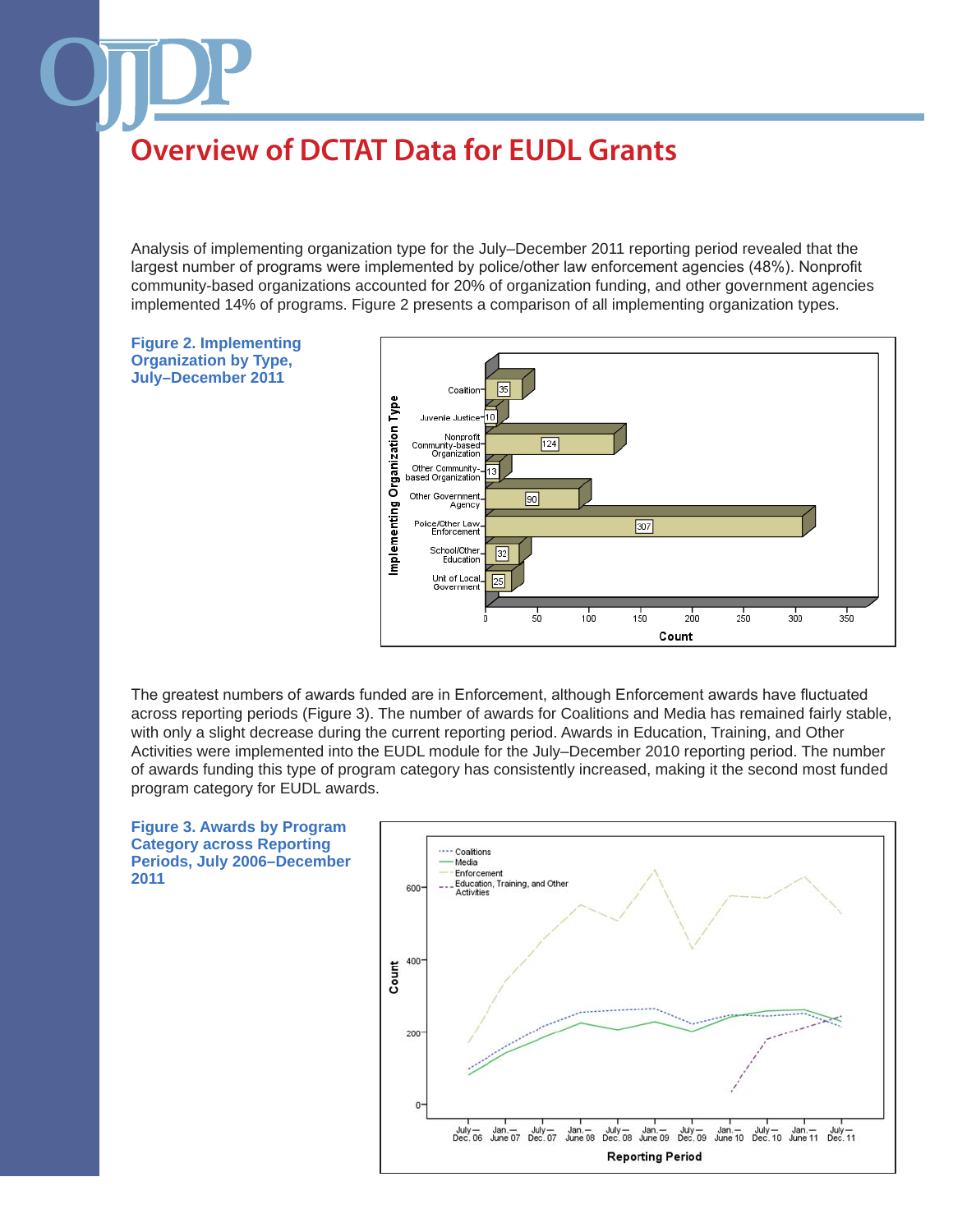Figure 4 shows award amounts by category for the July–December 2011 reporting period. Enforcement programs receive the most funding ( $n = $2,345,027$ ).



#### **Figure 4. Award Amounts per Program Category, January–December 2011**

Figure 5 shows how subgrants are distributed across the four program categories for the July–December 2011 reporting period.



## **Figure 5. Distribution of Subgrants by Program Category, January–December 2011**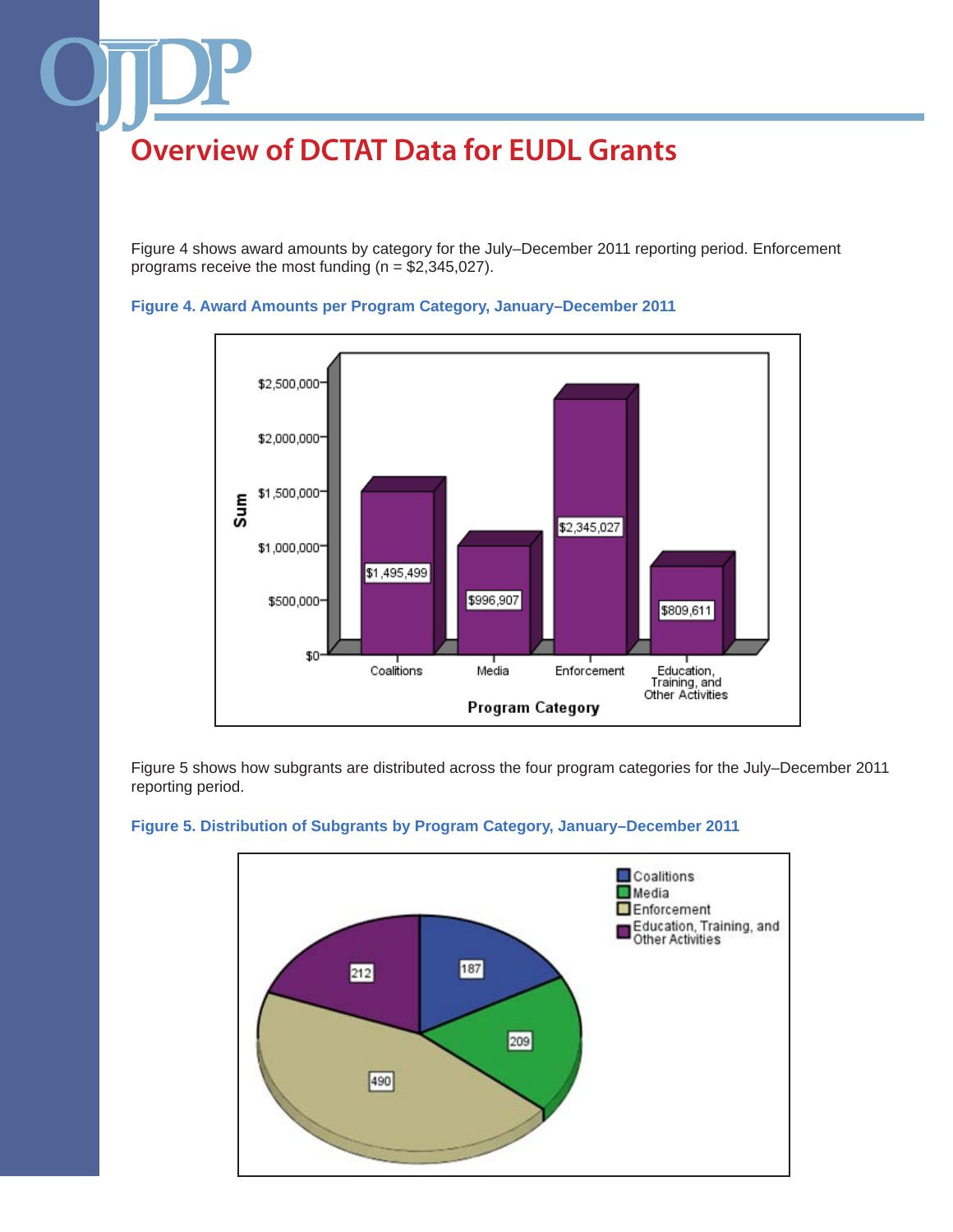The total subaward amounts funded for EUDL programs decreased during the July–December 2011 reporting period (Figure 6).



**Figure 6. Subaward Amounts across Reporting Periods, July 2006–December 2011**

Figure 7 represents the number of subgrants by Federal Fiscal Year (FFY) awarded during the July–December 2011 reporting period. The largest numbers of subgrants were funded with FFY 2010 dollars ( $n = 411$ ), followed by FFY 2009 and FFY 2010 dollars ( $n = 173$ ).



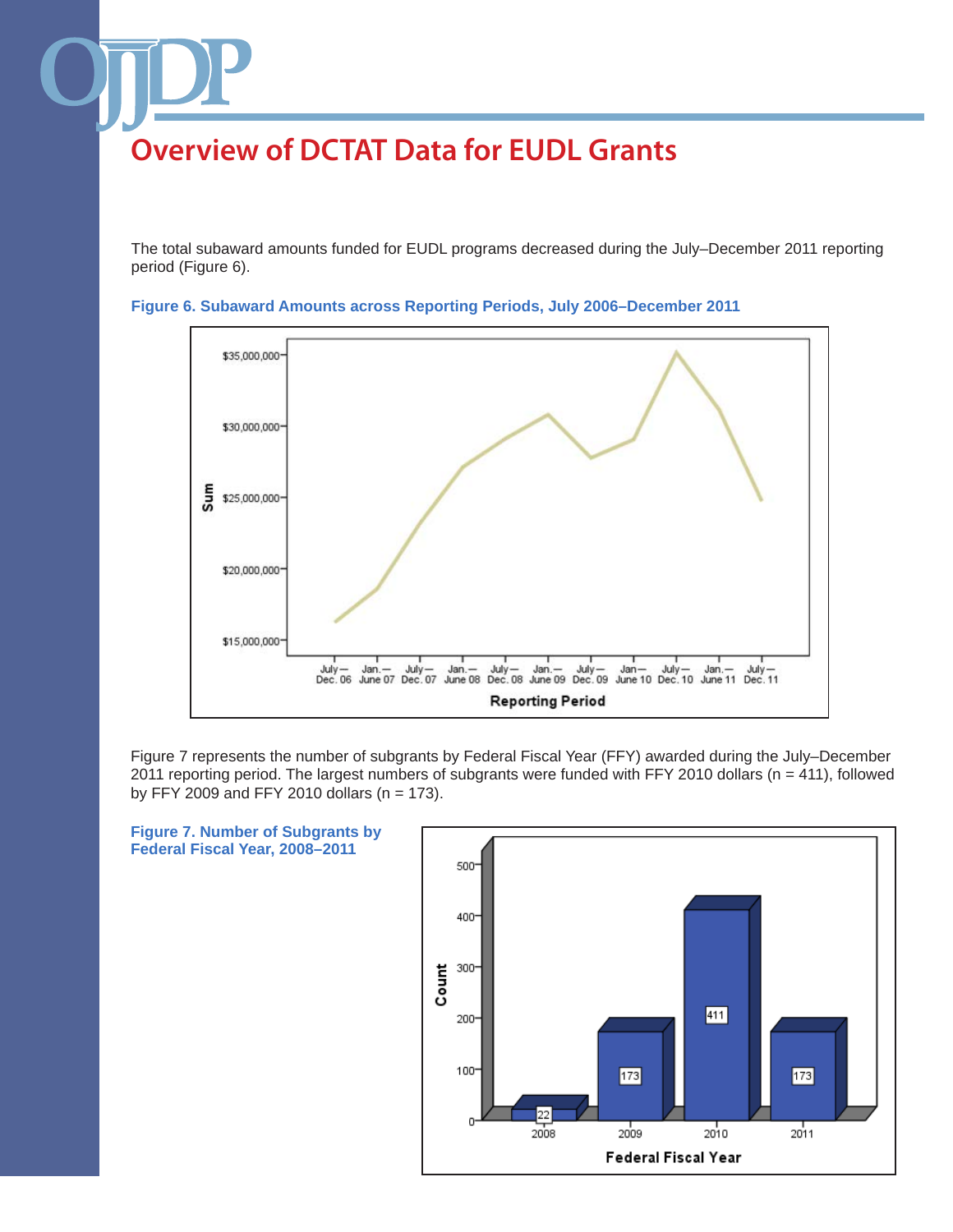#### **2.0 Core Performance Measures**

Section 2 gives a detailed view of the core performance measures reported on by all EUDL grantees. Data from the July–December 2011 reporting period indicate that 571 programs, or 90% of EUDL programs, were evidence based (Figure 8).

## **Figure 8. Programs Implementing Evidence-Based Strategies by Reporting Period, July 2006– December 2011**



#### **Figure 9. Percent of Federal Funds Using Evidence-based Strategies, July–December 2011**

As seen in Figure 9, the majority of EUDL-funded programs during July–December 2011 used evidenced-based strategies. Of the \$24,722,690 awarded for EUDL programs during the reporting period, 61% of those funds were used to support evidence-based strategies. Examples of evidencebased strategies include special police "party patrols," shoulder tap operations, sobriety checkpoints, "Cops in Shops," and compliance checks such as minor decoy or Covert Underage Buyer (CUB) operations.

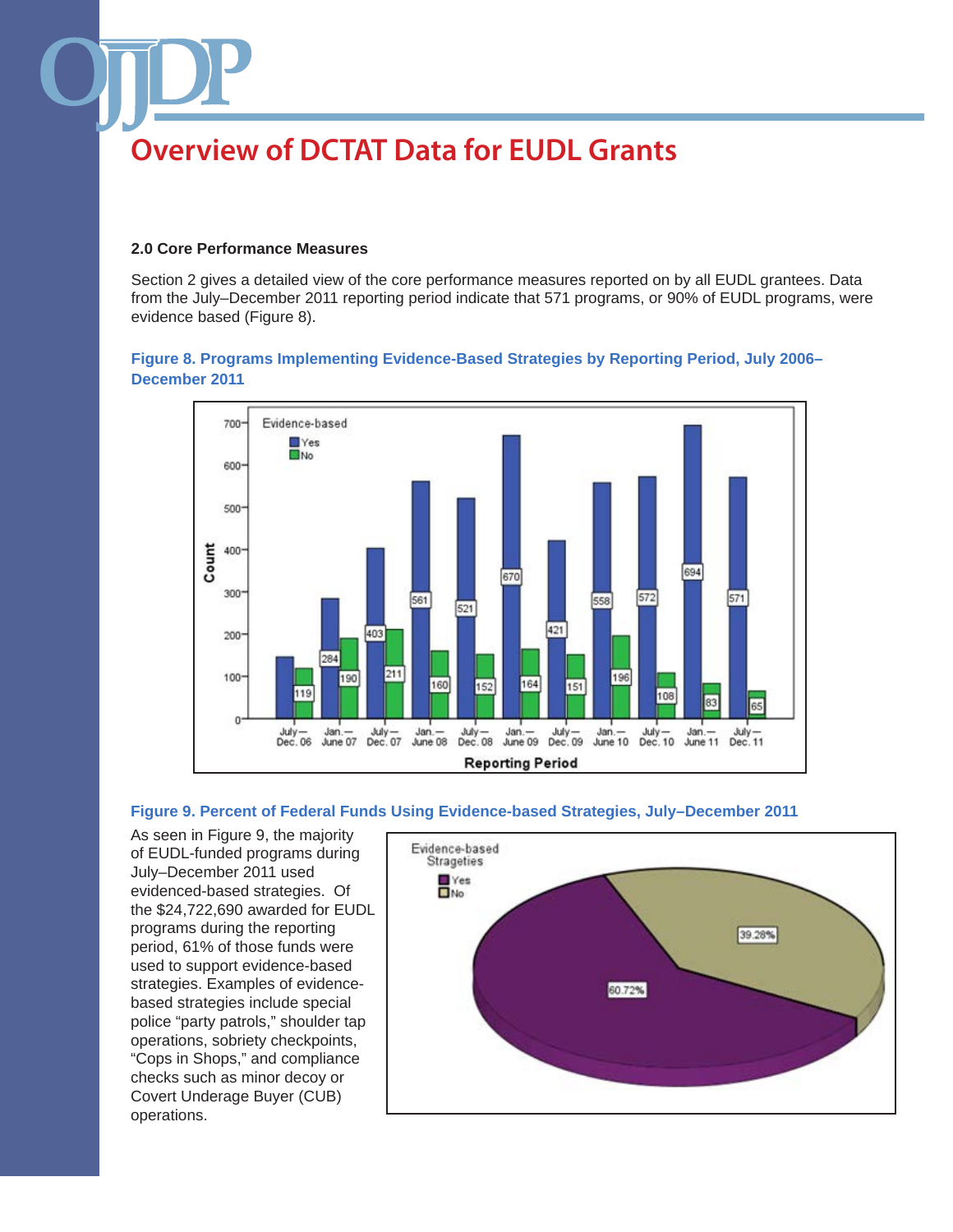This next section provides aggregate data from the current reporting period by funding category. As shown in Table 3, 71,516 youth participated in task force activities during the reporting period (Coalitions). Of those youth, 23,636 participated in task force and/or coalition LEADERSHIP activities. However, the largest number of youth were involved in underage drinking enforcement activities that were not related to task force or coalition activities ( $n = 206,762$ ).

## **Table 3. Program Category 1: Coalitions**

| <b>Performance Indicator</b>                                                                                                                                                                    | <b>Number</b>                                                                             |
|-------------------------------------------------------------------------------------------------------------------------------------------------------------------------------------------------|-------------------------------------------------------------------------------------------|
| Number of youth involved in task force activities during this reporting<br>period (i.e., the total number of unique individuals across all activities)                                          | 71,516                                                                                    |
| Number of youth involved in task force and/or coalition LEADERSHIP<br>activities during this reporting period                                                                                   | 23,636                                                                                    |
| Number of youth involved in underage drinking ENFORCEMENT<br>activities during this reporting period                                                                                            | 10,452                                                                                    |
| Number of youth involved in OTHER (non-task force/coalition-related)<br>underage drinking enforcement activities                                                                                | 206,762                                                                                   |
| Number of agencies involved in task force and/or coalition activities<br>that support underage drinking prevention and/or enforcement of<br>underage drinking laws during this reporting period | 3,670                                                                                     |
| Number and percent of task forces and/or coalitions addressing<br>underage drinking issues in your state that were created as a result of<br><b>EUDL</b> funding                                | 308<br>(46%)                                                                              |
| How many territories have an active task force dedicated to underage<br>drinking prevention/enforcement created as a result of EUDL funding?                                                    | 115                                                                                       |
| Number of local coordinators that lead local coalition/task force efforts<br>during this reporting period                                                                                       | 823                                                                                       |
| Number of policies or procedures related to underage drinking that<br>were created, amended, or were rescinded during this reporting period                                                     | 1. Number of policies created:<br>76<br>2. Number of policies that were<br>amended:<br>18 |
|                                                                                                                                                                                                 | 3. Number of policies that were<br>rescinded:<br>0                                        |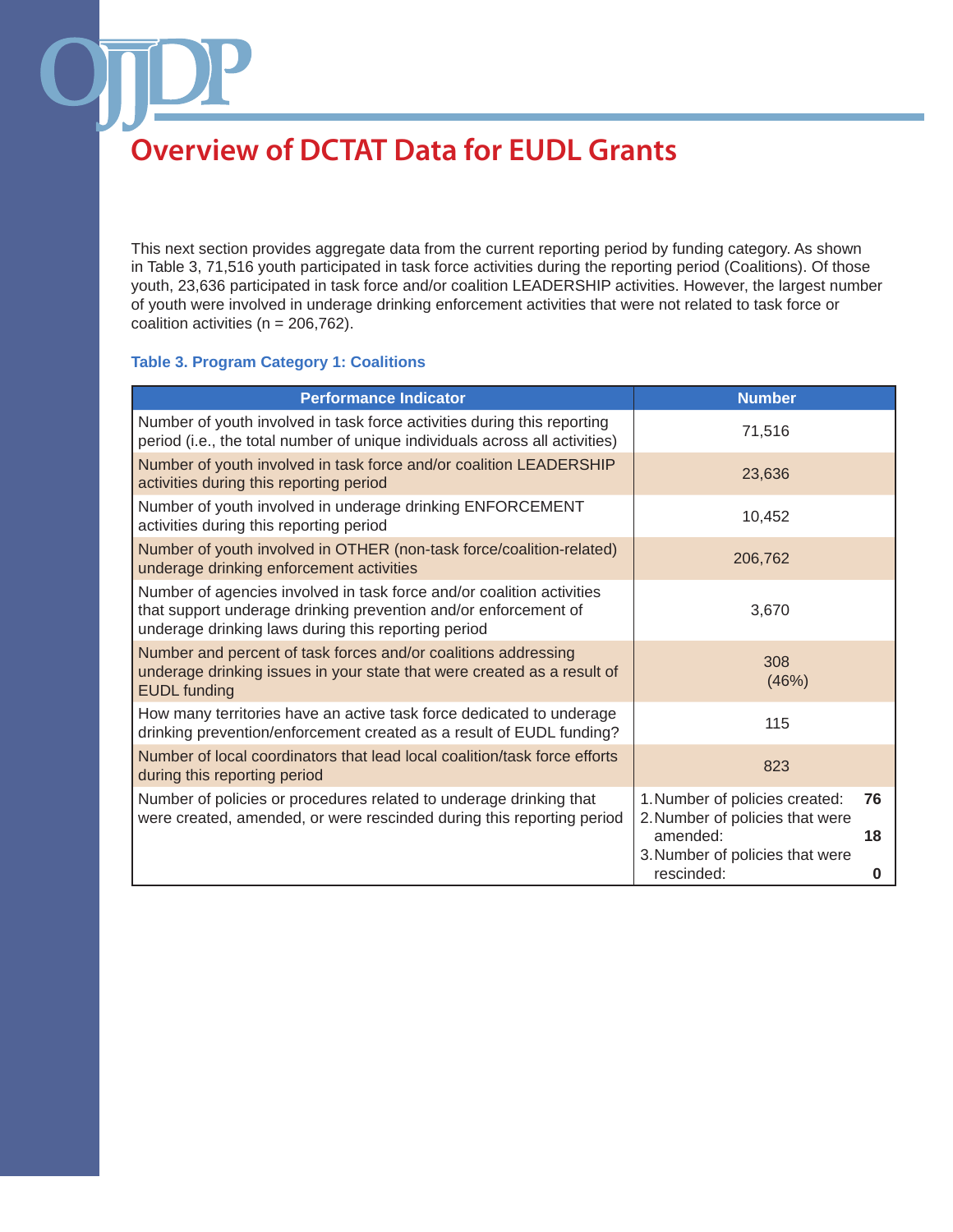EUDL activities and underage drinking prevention and enforcement initiatives resulted in 5,801 media coverage episodes/events during July–December 2011. As seen in Table 4 (Media), the most common media episodes or events were those that drew extensive coverage, such as press conferences ( $n = 83$ ), interviews ( $n = 84$ ), and op-ed articles ( $n = 89$ ). The type of media education most frequently used to advance underage drinking prevention/enforcement initiatives during the reporting period was active enforcement of underage drinking laws ( $n = 122$ ), followed by changes in social norms ( $n = 109$ ).

#### **Table 4. Program Category 2: Media**

| <b>Performance Indicator</b>                                                                                                                                               | <b>Data</b> |
|----------------------------------------------------------------------------------------------------------------------------------------------------------------------------|-------------|
| Number of earned media coverage episodes/events that occurred related to EUDL<br>activities, underage drinking prevention, and/or enforcement during this reporting period | 5,801       |
| Types of media education utilized to advance underage drinking prevention/enforcement initiatives during<br>this reporting period:                                         |             |
| Active Enforcement of Underage Drinking Laws                                                                                                                               | 122         |
| Zero Tolerance                                                                                                                                                             | 64          |
| <b>Limitations on Access</b>                                                                                                                                               | 59          |
| School-based Initiatives                                                                                                                                                   | 94          |
| <b>Advertising Restrictions</b>                                                                                                                                            | 13          |
| <b>Changes in Social Norms</b>                                                                                                                                             | 109         |
| <b>Other Environmental Strategies</b>                                                                                                                                      | 82          |
| Type of media educational activities conducted during this reporting period:                                                                                               |             |
| Restrict zoning (outlet locations, density)                                                                                                                                | 15          |
| Restrict hours of sale                                                                                                                                                     | 16          |
| Prohibit persons under 21 from bars/nightclubs and/or other adult locations                                                                                                | 59          |
| Enact keg registration laws/ordinances                                                                                                                                     | 13          |
| Restrict the availability of alcohol at community festivals and other community events                                                                                     | 39          |
| Restrict industry sponsorship of public events                                                                                                                             | 15          |
| Require conditional use permits                                                                                                                                            | 10          |
| Ban concurrent sales of alcohol and gasoline                                                                                                                               | 2           |
| Restrict alcohol marketing                                                                                                                                                 | 16          |
| Increase penalties for retail/commercial providers                                                                                                                         | 25          |
| Increase penalties for social providers                                                                                                                                    | 39          |
| Enact social host liability ordinances/laws                                                                                                                                | 34          |
| Enact dram shop liability ordinances/laws                                                                                                                                  | 8           |
| Institutional policy outcomes realized in your state as a result of EUDL activities during this reporting period:                                                          |             |
| Enforcement-related institutional policy outcome                                                                                                                           | 32          |
| Local institutional policy outcome                                                                                                                                         | 28          |
| School-related institutional policy outcome                                                                                                                                | 25          |
| College-related institutional policy outcome                                                                                                                               | 15          |
| Type of earned media coverage episodes/events that occurred during this reporting period:                                                                                  |             |
| Op-ed articles                                                                                                                                                             | 89          |
| Letters                                                                                                                                                                    | 46          |
| Interviews                                                                                                                                                                 | 84          |
| Events that draw coverage (press conference)                                                                                                                               | 83          |
| Appearances on broadcast news or issues programs (television)                                                                                                              | 78          |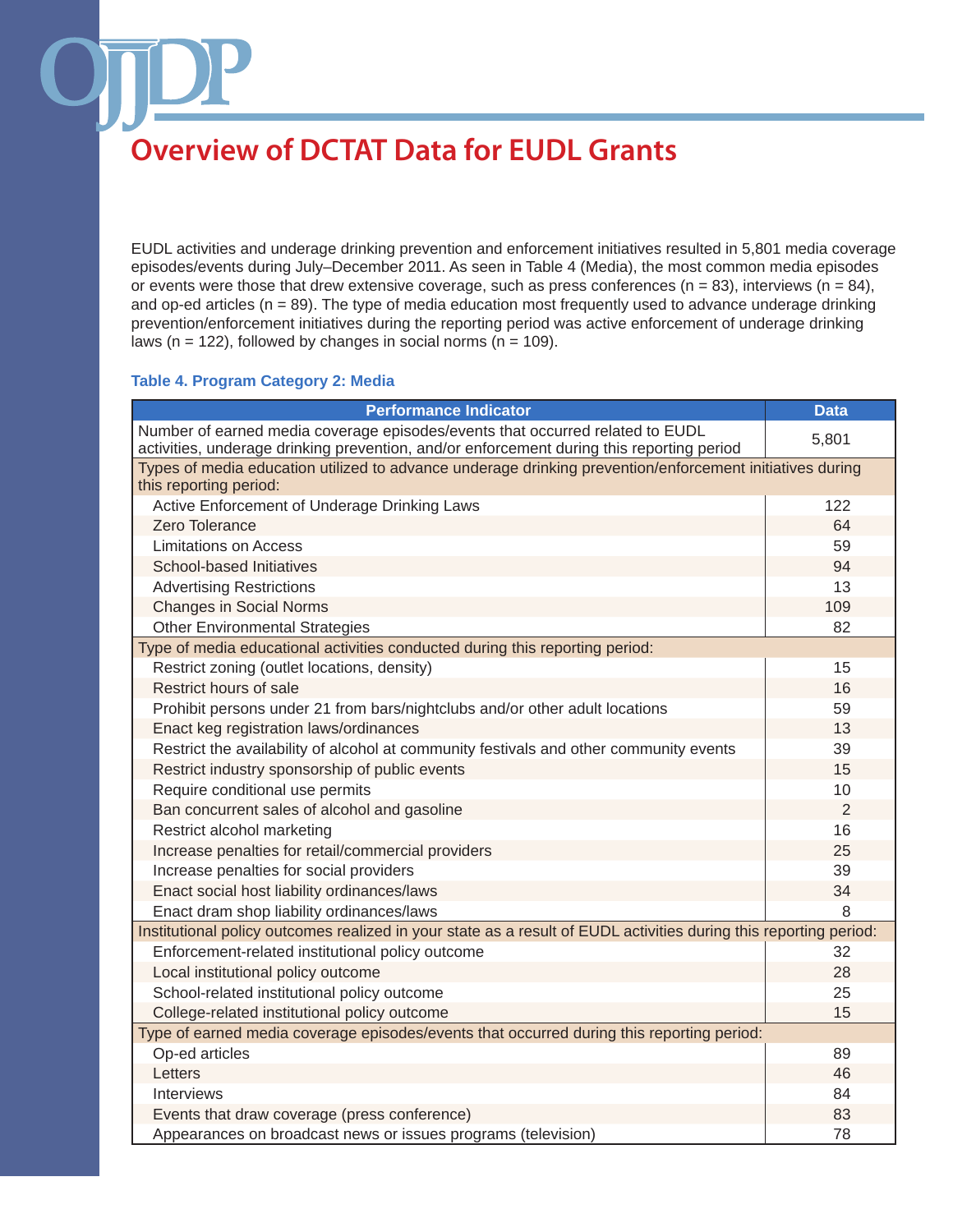EUDL-funded Enforcement activities are listed in Table 5. During July–December 2011, 14,718 citations were issued to adults during enforcement operations, and 17,417 citations were issued to youth. For adults, most citations were issued during party patrols or enforcement of social host laws (n = 3,620). Youth also received the largest number of citations during party patrols or enforcement of social host laws ( $n = 10,608$ ).

### **Table 5. Program Category 3: Enforcement**

| <b>Performance Indicator</b>                                                                                                       | <b>Data</b> |
|------------------------------------------------------------------------------------------------------------------------------------|-------------|
| How many programs conducted compliance check/minor decoy operations during this<br>reporting period?                               | 261         |
| Percent of on-premise establishments checked during this reporting period that were in<br>compliance                               | 87%         |
| Percent of off-premise establishments checked during this reporting period that were in<br>compliance                              | 85%         |
| How many programs conducted underage drinking enforcement operations other than<br>compliance checks during this reporting period? | 328         |
| Number of adult citations issued during enforcement operations conducted during this reporting period:                             |             |
| Party Patrols/Enforcement of Social Host Laws                                                                                      | 3,620       |
| <b>Should Tap Operations</b>                                                                                                       | 959         |
| Parking Lot Surveillance                                                                                                           | 664         |
| <b>Other Third-Party Provision Operations</b>                                                                                      | 120         |
| <b>Sobriety Checkpoints</b>                                                                                                        | 2,207       |
| <b>Emphasis/Saturation Patrols</b>                                                                                                 | 3,028       |
| Other Impaired Driving with a Focus on Youth                                                                                       | 394         |
| <b>Fake ID Enforcement</b>                                                                                                         | 867         |
| Source Investigations                                                                                                              | 479         |
| <b>Other Innovative Enforcement</b>                                                                                                | 2,380       |
| Total number of adult citations issued during enforcement operations conducted<br>during this reporting period                     | 14,718      |
| Number of youth citations issued during enforcement operations conducted during this reporting period:                             |             |
| Party Patrols/Enforcement of Social Host Laws                                                                                      | 10,608      |
| <b>Shoulder Tap Operations</b>                                                                                                     | 473         |
| Parking Lot Surveillance                                                                                                           | 1,191       |
| <b>Other Third-Party Provision Operations</b>                                                                                      | 127         |
| <b>Sobriety Checkpoints</b>                                                                                                        | 210         |
| <b>Emphasis/Saturation Patrols</b>                                                                                                 | 1,442       |
| Other Impaired Driving with a Focus on Youth                                                                                       | 265         |
| Fake ID Enforcement                                                                                                                | 1,101       |
| Source Investigations                                                                                                              | 369         |
| Other Innovative Enforcement                                                                                                       | 1,721       |
| Total number of youth citations issued during enforcement operations conducted<br>during this reporting period                     | 17,417      |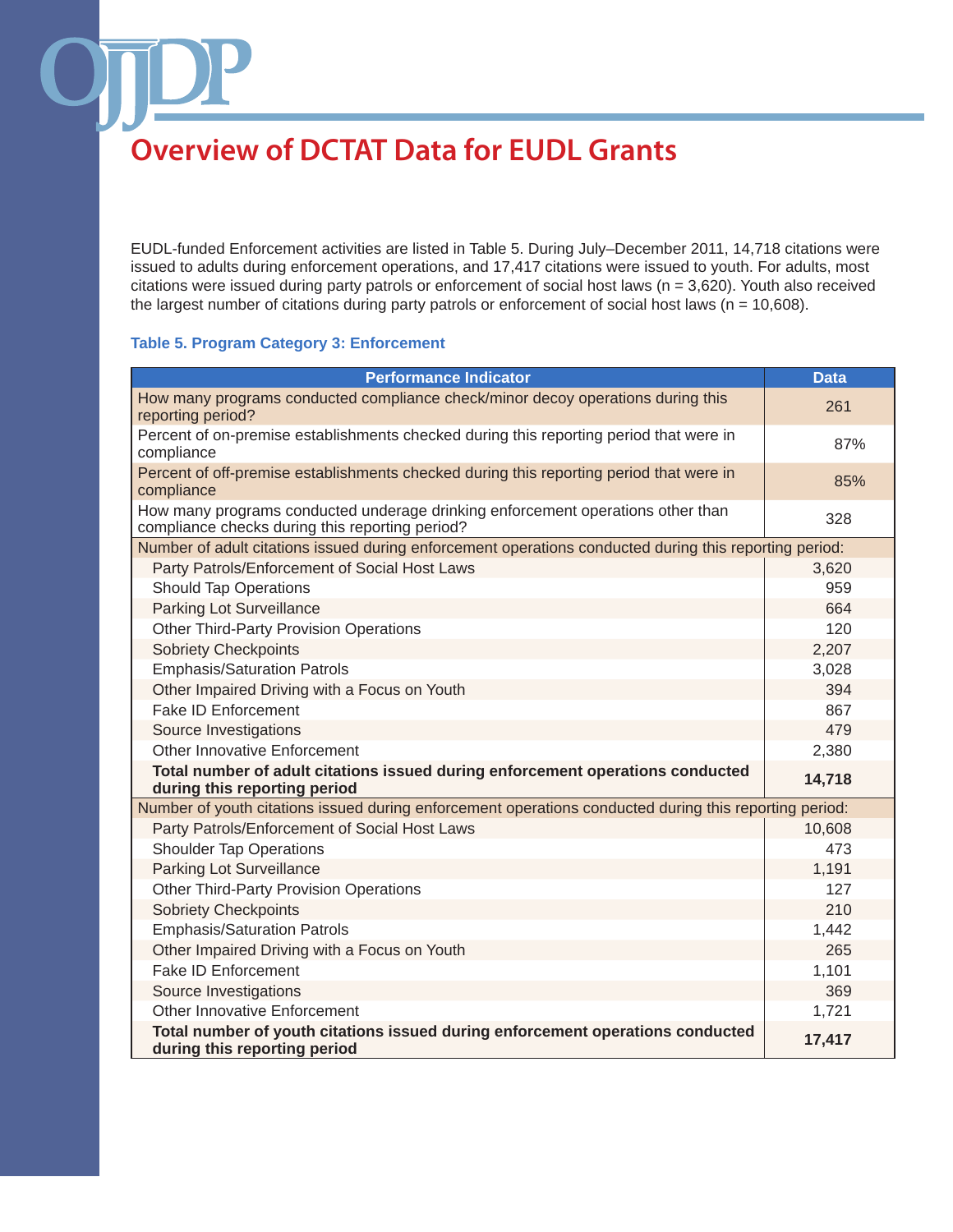OT

| Educational activities implemented regarding any underage drinking best practices during this reporting<br>period:          |     |  |  |  |
|-----------------------------------------------------------------------------------------------------------------------------|-----|--|--|--|
| Active Enforcement of Underage Drinking Laws                                                                                | 186 |  |  |  |
| <b>Limitations on Access</b>                                                                                                | 70  |  |  |  |
| School-based Initiatives                                                                                                    | 134 |  |  |  |
| <b>Advertising Restrictions</b>                                                                                             | 31  |  |  |  |
| <b>Changes in Social Norms</b>                                                                                              | 106 |  |  |  |
| <b>Other Environmental Strategies</b>                                                                                       | 96  |  |  |  |
| Types of agencies involved in conducting compliance check/minor decoy operations during this reporting<br>period:           |     |  |  |  |
| Liquor Enforcement (ABC, Liquor Control)                                                                                    | 103 |  |  |  |
| Police Department (municipal or local enforcement)                                                                          | 215 |  |  |  |
| <b>Sheriff's Department</b>                                                                                                 | 100 |  |  |  |
| State Police (Highway Patrol)                                                                                               | 42  |  |  |  |
| <b>Fish and Wildlife</b>                                                                                                    | 8   |  |  |  |
| <b>Federal Enforcement Agency</b>                                                                                           | 3   |  |  |  |
| Other                                                                                                                       | 30  |  |  |  |
| Types of agencies involved in conducting underage drinking enforcement operations (other than compliance                    |     |  |  |  |
| checks) during this reporting period:                                                                                       |     |  |  |  |
| Liquor Enforcement (ABC, Liquor Control)                                                                                    | 77  |  |  |  |
| Police Department (municipal or local enforcement)                                                                          | 298 |  |  |  |
| <b>Sheriff's Department</b>                                                                                                 | 138 |  |  |  |
| State Police (Highway Patrol)                                                                                               | 68  |  |  |  |
| <b>Fish and Wildlife</b>                                                                                                    | 20  |  |  |  |
| <b>Federal Enforcement Agency</b>                                                                                           | 8   |  |  |  |
| Other                                                                                                                       | 38  |  |  |  |
| Types of underage drinking enforcement operations (other than compliance checks) conducted during this<br>reporting period: |     |  |  |  |
| Party Patrols/Enforcement of Social Host Laws                                                                               | 241 |  |  |  |
| <b>Shoulder Tap Operations</b>                                                                                              | 88  |  |  |  |
| Parking Lot Surveillance                                                                                                    | 171 |  |  |  |
| <b>Sobriety Checkpoints</b>                                                                                                 | 68  |  |  |  |
| <b>Emphasis/Saturation Patrols</b>                                                                                          | 114 |  |  |  |
| <b>Fake ID Enforcement</b>                                                                                                  | 99  |  |  |  |
| Source Investigations                                                                                                       | 73  |  |  |  |
| Cops in Shops                                                                                                               | 54  |  |  |  |